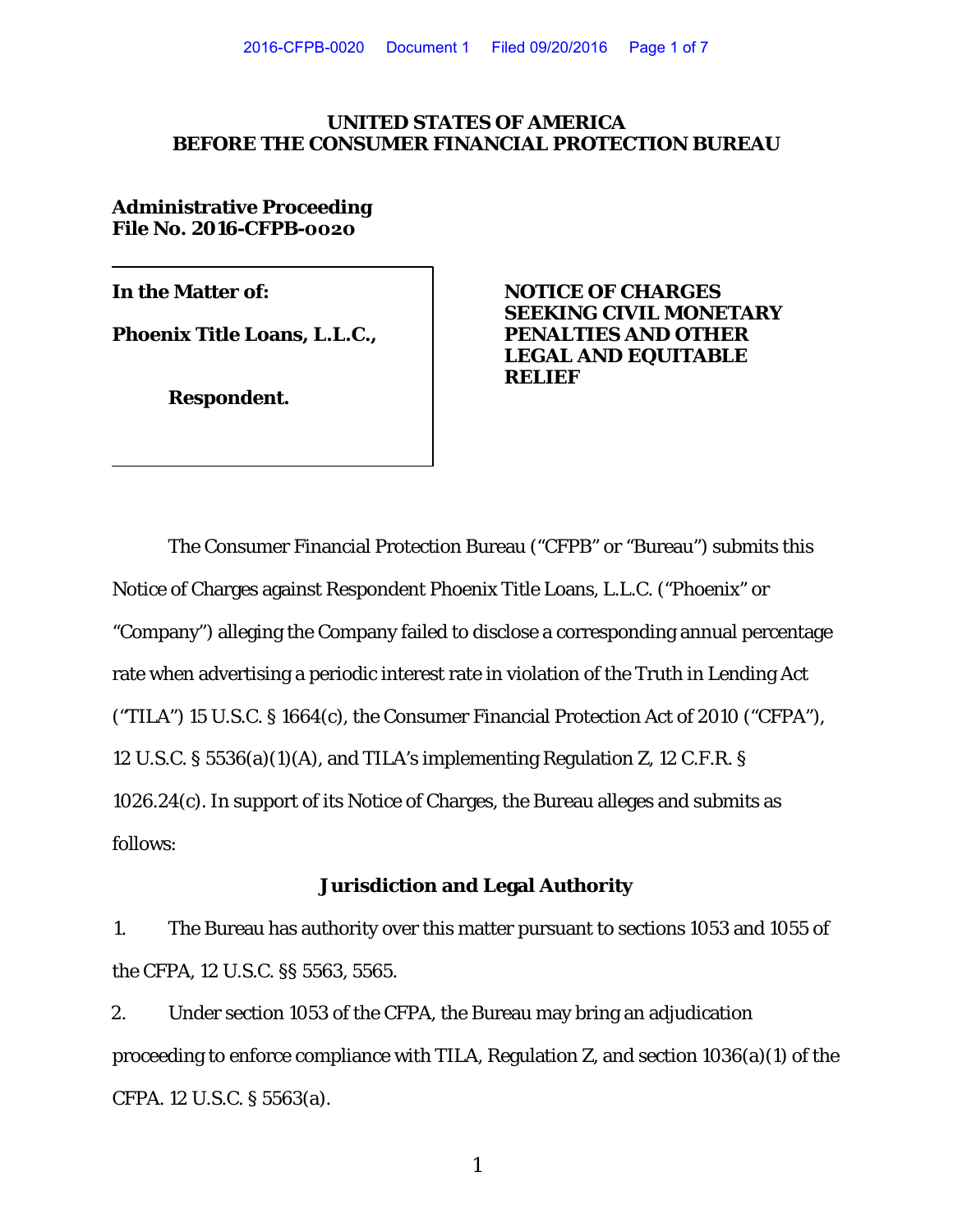3. Under section 1055 of the CFPA, the Bureau has jurisdiction to grant any appropriate legal or equitable relief with respect to a violation of federal consumer financial law, including the TILA and Regulation Z, and the CFPA violations alleged in this Notice of Charges. 12 U.S.C. §§ 5511(c)(4), 5512(a), 5563, 5565.

#### **Respondent**

4. Phoenix is a limited liability company formed in Arizona in 2013.

5. The Company is licensed as a sales finance company by the Arizona Department of Financial Institutions.

6. The Company offers, and has been offering during all times relevant to this Notice of Charges, "closed-end credit" in the form of vehicle title loans to "consumers" as those terms are defined in Regulation Z, 12 C.F.R.  $\S$  1026.2(a)(10) & (11).

7. Phoenix is a "person" within the meaning of TILA Regulation Z because it is a limited liability company. 15 U.S.C. § 1602(e), 12 C.F.R § 1026.2(a)(22).

8. Phoenix is a "covered person" under the CFPA because it is a limited liability company that engages in offering and providing vehicle title loans, which are "consumer financial products or services" under the CFPA. 12 U.S.C.  $\S$ § 5481(5), (6), (15)(A)(i), (19).

#### **The CFPA**

9. Section 1036(a)(1)(A) of the CFPA prohibits covered persons from offering or providing to a consumer "any financial product or service not in conformity with Federal consumer financial law," or otherwise committing "any act or omission in violation of a Federal consumer financial law." 12 U.S.C. § 5536(a)(1)(A).

2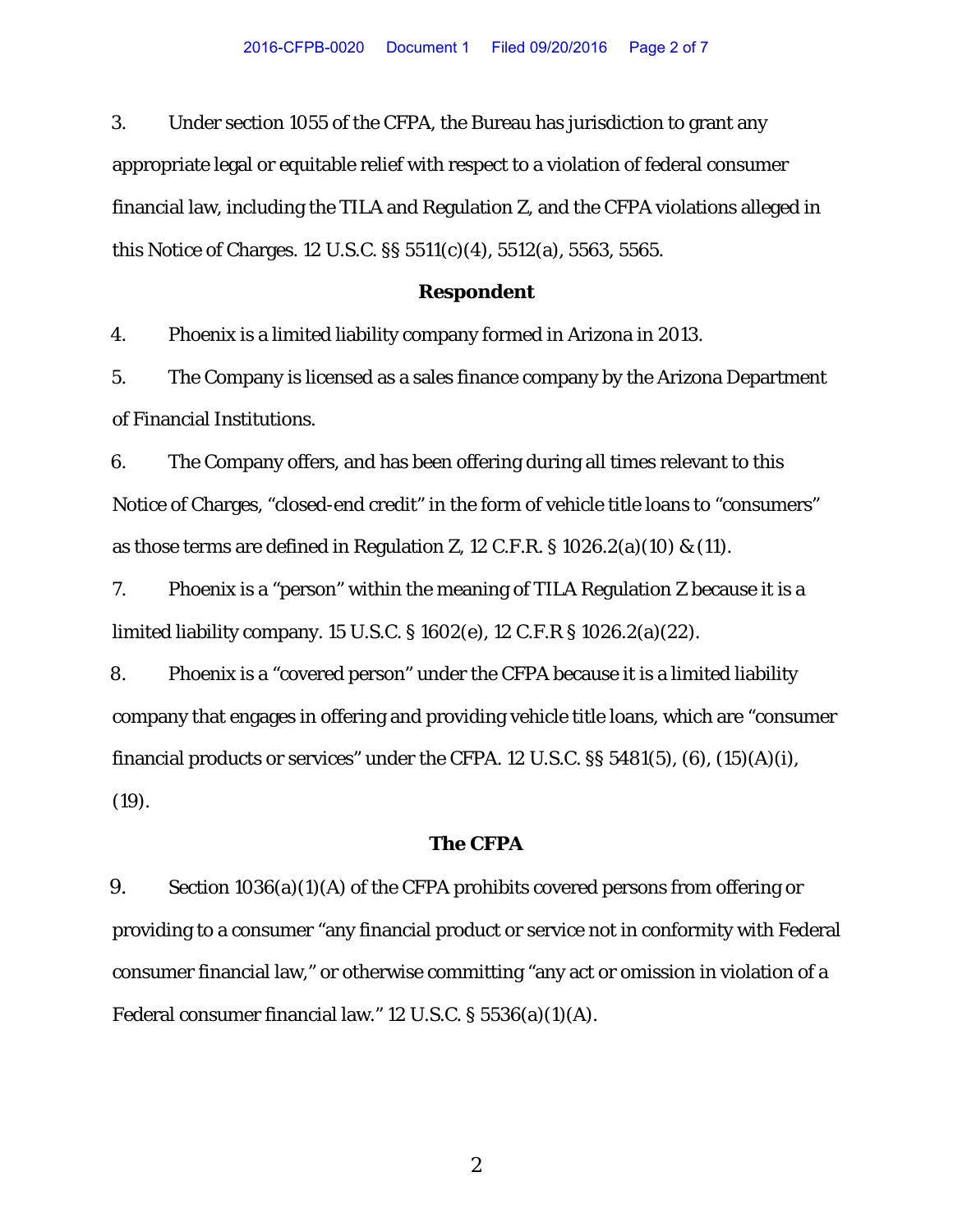# **TILA and Regulation Z**

10. TILA's implementing regulation, Regulation Z, requires that when an advertisement for closed end credit "states a rate of finance charge, it shall state the rate as an 'annual percentage rate,' using that term." 12 C.F.R. § 1026.24(c); *see also* 15 U.S.C. § 1664(c).

11. Regulation Z defines "advertisement" as "a commercial message in any medium that promotes, directly or indirectly, a credit transaction." 12 C.F.R. § 1026.2(a)(2).

12. Regulation Z defines "finance charge" as "the cost of consumer credit as a dollar amount." The finance charge "includes any charge payable directly or indirectly by the consumer and imposed directly or indirectly by the creditor as an incident to or a condition of the extension of credit." 12 C.F.R. § 1026.4(a).

13. Regulation Z also sets forth detailed requirements that creditors must follow when calculating the annual percentage rate. 12 C.F.R. § 1026.22; *see also* 15 U.S.C. 1606.

# **Allegations Regarding Non-Compliant Advertisements**

14. Phoenix markets its services on the Internet at the address https://phoenixtitleloans.com.

15. On the "Refinance Auto Title Loan" page of the Company's website, the Company advertises interest rates of 3% and 6%.

3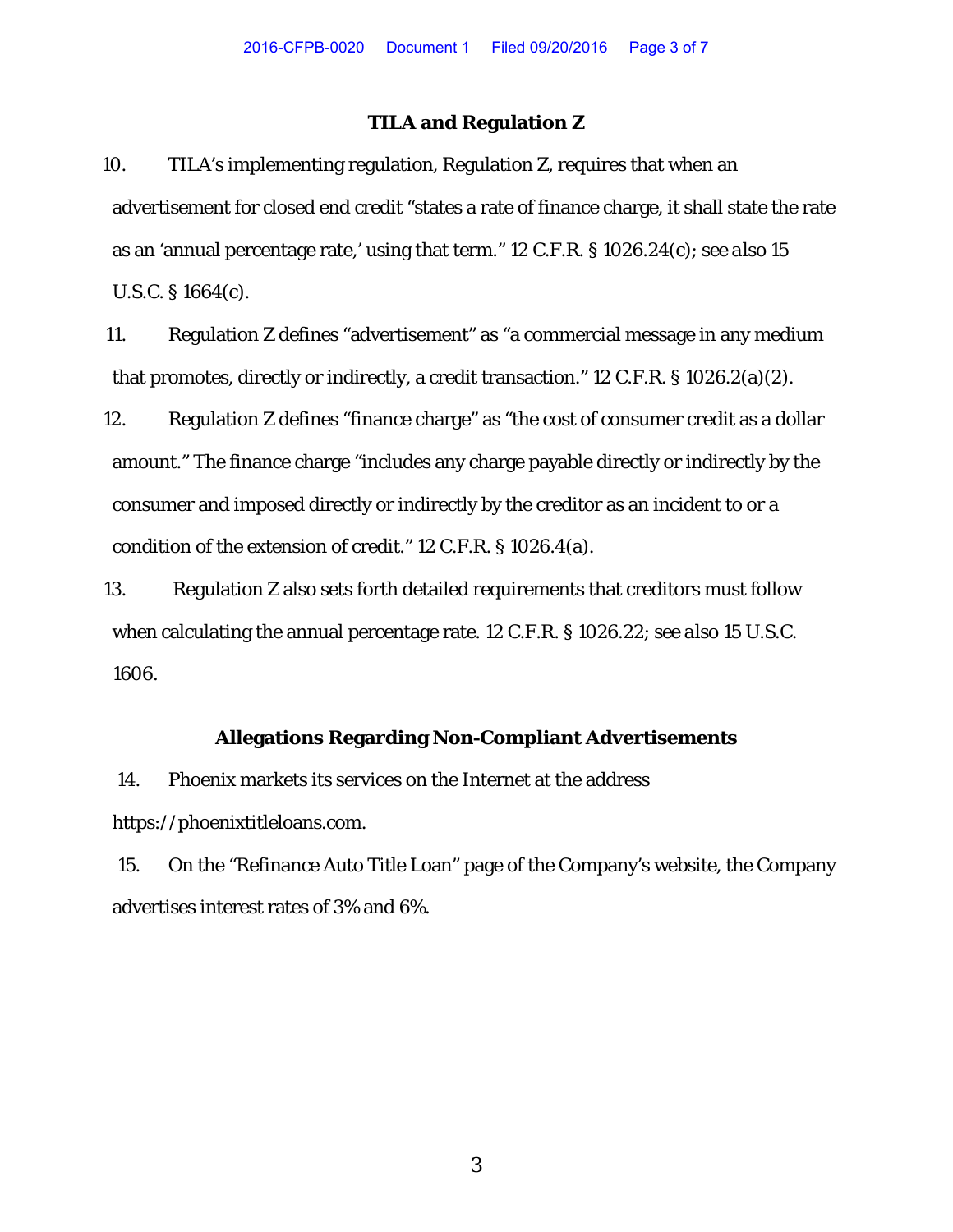

16. The "Auto Title Loan Calculator" page of the website advertises, "If you decide to take less than half of the cash offer we've given you, then we will instantly and automatically lower your interest rate to **5%!**" (emphasis in original).



17. On the "Auto Title Loan Calculator" page of its website, the company instructs consumers "When using the calculator, take your expected interest rate from *Phoenix*  **Title Loans, LLC** and multiply it by 12" (emphasis in original), but does not inform consumers that the calculated number would be an annual percentage rate.

18. No other page within the Phoenix website domain discloses the annual percentage rate that corresponds to the monthly financing rates advertised throughout the website.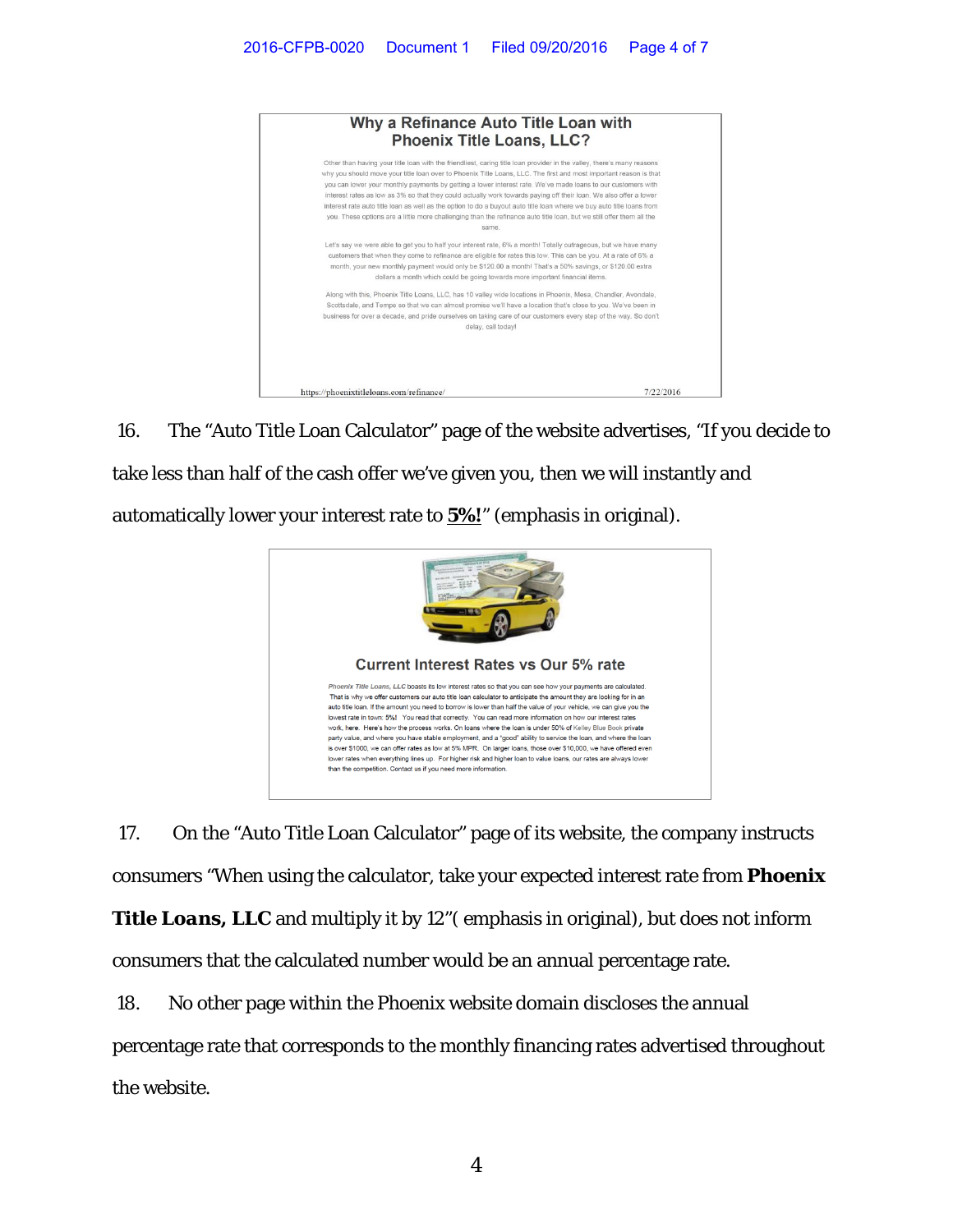19. The Company's Internet advertisement constitutes a commercial message in any medium that promotes, directly or indirectly, a credit transaction.

20. The Company's Internet advertisement fails to disclose a corresponding annual percentage rate for the advertised monthly rates of finance. The advertisement also fails to use the term "annual percentage rate" or its common abbreviation "APR."

21. The advertisement has been displayed continuously on the Company's website since at least July 6, 2016.

### **Violations of Law**

# **Count One: Violation of TILA and Regulation Z, Failure to State the Annual Percentage Rate in Advertising**

22. The allegations in paragraphs  $1 - 21$  are incorporated by reference.

23. Since at least July 6, 2016, Phoenix has been advertising interest rates of 5% and 6% on its website without advertising a corresponding annual percentage rate and without using the term "annual percentage rate" in violation of 15 U.S.C. § 1664(c) and 12 C.F.R. § 1026.24.

# **Count Two: Violation of the CFPA, Failure to State the Annual Percentage Rate in Advertising**

24. The allegations in paragraphs  $1 - 21$  are incorporated by reference.

25. The failure to disclose the annual percentage rate when advertising a rate of a finance charge in advertising is a violation of both TILA and Regulation Z.

26. The Company's failure to comply with the advertising requirements of TILA and Regulation Z constitutes a violation of section 1036(a)(1)(A) of the CFPA, 12 U.S.C. §§  $5536(a)(1)(A)$ .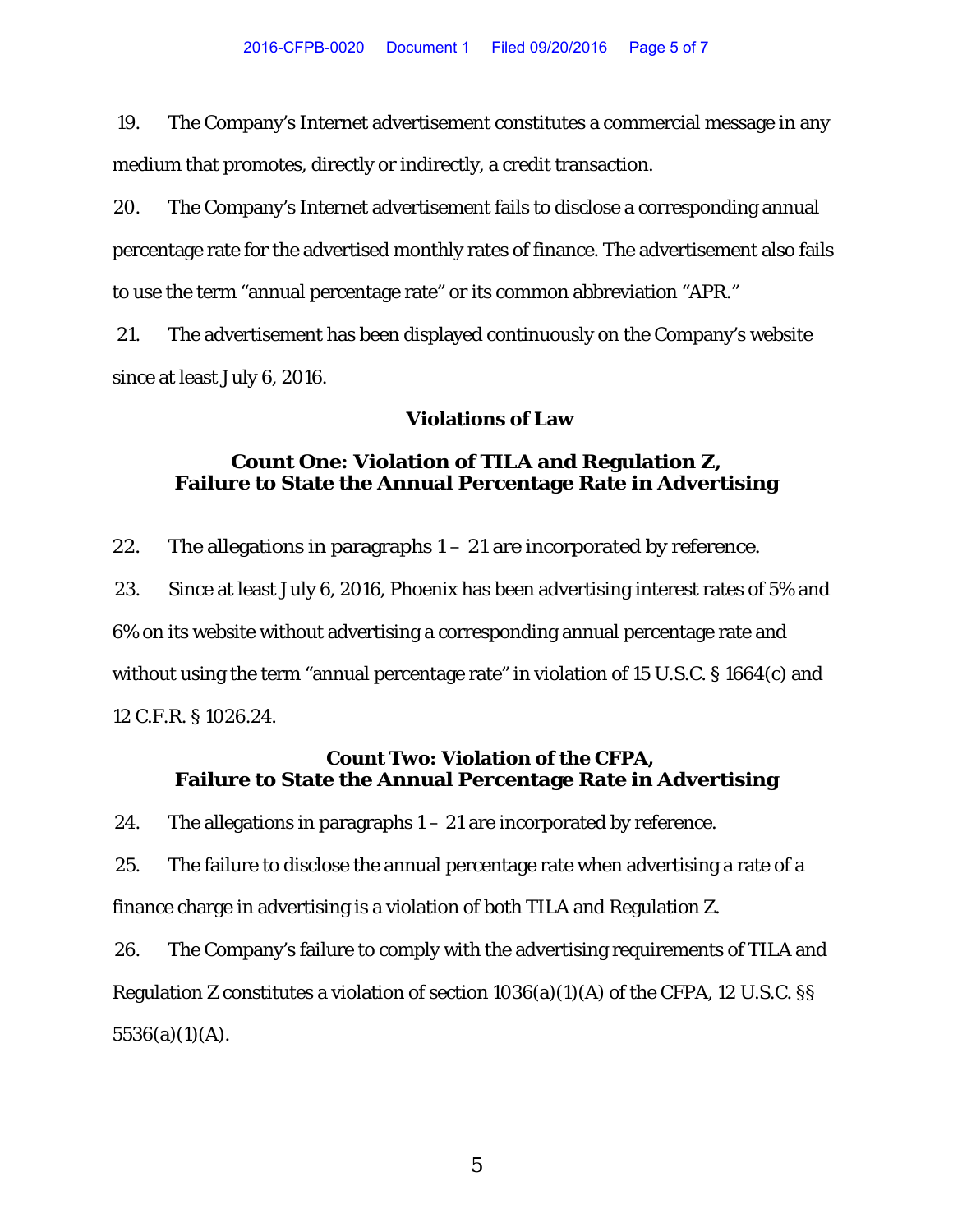## **Demand for Relief**

Wherefore, as permitted by 12 U.S.C. § 5565, the Bureau seeks a final order:

- a. permanently enjoining Phoenix Title Loans, L.L.C. from committing future violations of the Truth in Lending Act, 15 U.S.C. § 1601, et seq., Regulation Z, 12 C.F.R. §1026, et seq., the Consumer Financial Protection Act, 12 U.S.C. § 5536, or any provision of "Federal consumer financial law" as defined by 12 U.S.C. § 5481(14);
- b. awarding other appropriate injunctive relief against Phoenix Title Loans, L.L.C.;
- c. awarding civil money penalties against Phoenix Title Loans, L.L.C.;
- d. awarding costs against Phoenix Title Loans, L.L.C.; and
- e. awarding additional relief as deemed just and proper.

### **Proceeding Time and Place**

Pursuant to 12 C.F.R. § 1081.203(d), the time and place of the administrative proceeding in the above-captioned action shall be determined by the hearing officer in the scheduling order.

# **Time to Answer**

The answer must be filed and served within 14 days of service of this Notice of Charges, in accordance with 12 C.F.R. § 1081.201(a).

September 20, 2016

Respectfully submitted,

Anthony Alexis Enforcement Director

David Rubenstein